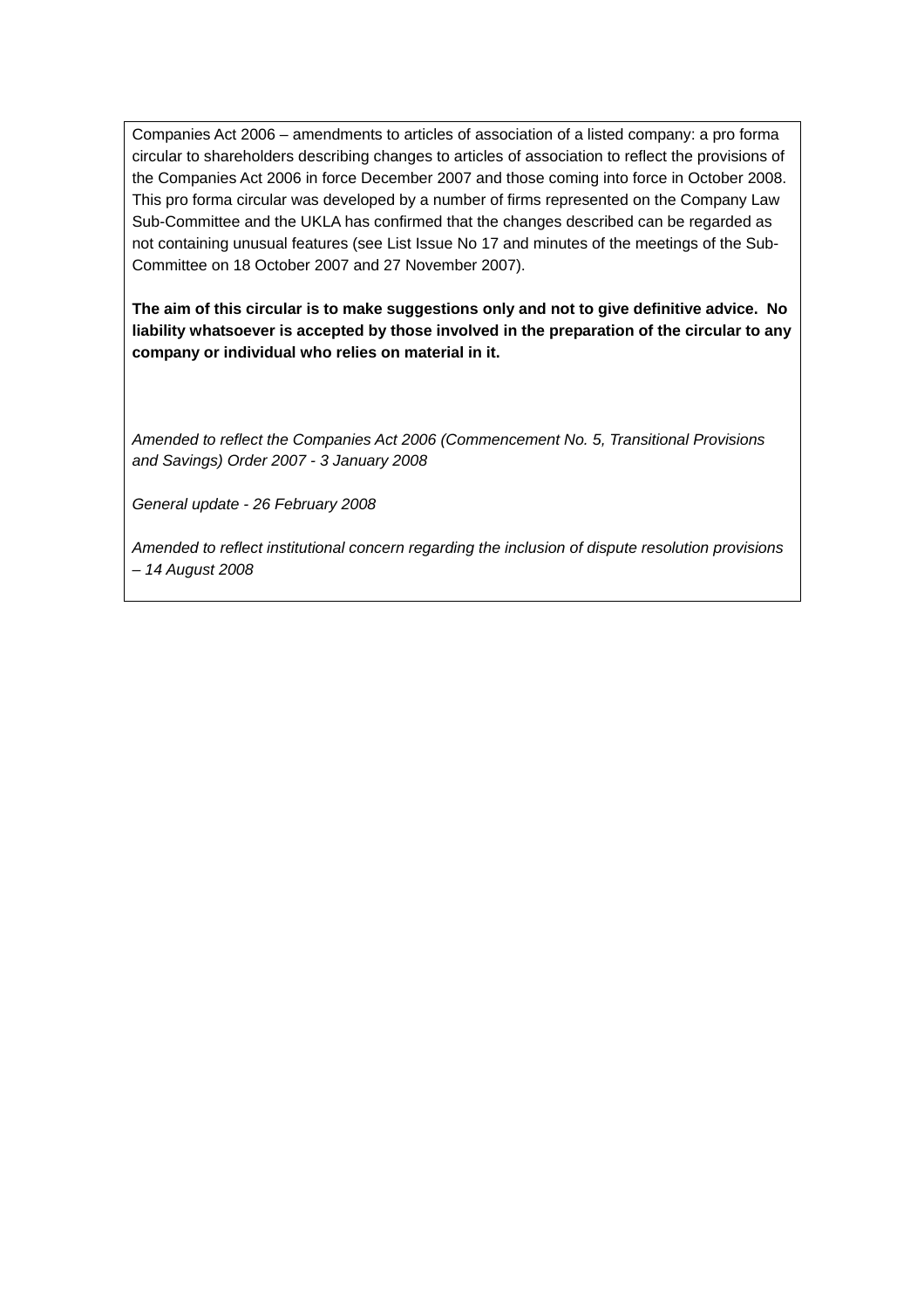#### **THIS DOCUMENT IS IMPORTANT AND REQUIRES YOUR IMMEDIATE ATTENTION.**

If you are in any doubt as to any aspect of the proposals referred to in this document or as to the action you should take, you should seek your own advice from a stockbroker, solicitor, accountant, or other professional adviser.

If you have sold or otherwise transferred all of your shares, please pass this document together with the accompanying documents to the purchaser or transferee, or to the person who arranged the sale or transfer so they can pass these documents to the person who now holds the shares.

13.3.1(6)

# **Company plc**

(incorporated and registered in England and Wales under number [•])

# **NOTICE OF ANNUAL GENERAL MEETING**

Notice of the Annual General Meeting of the Company to be held at [•] on [•] at [•] is set out at the end of this circular.

Whether or not you propose to attend the Annual General Meeting, please complete and submit a proxy form in accordance with the instructions printed on the enclosed form. The proxy form must be received not less than [48] hours before the time of the holding of the Annual General Meeting.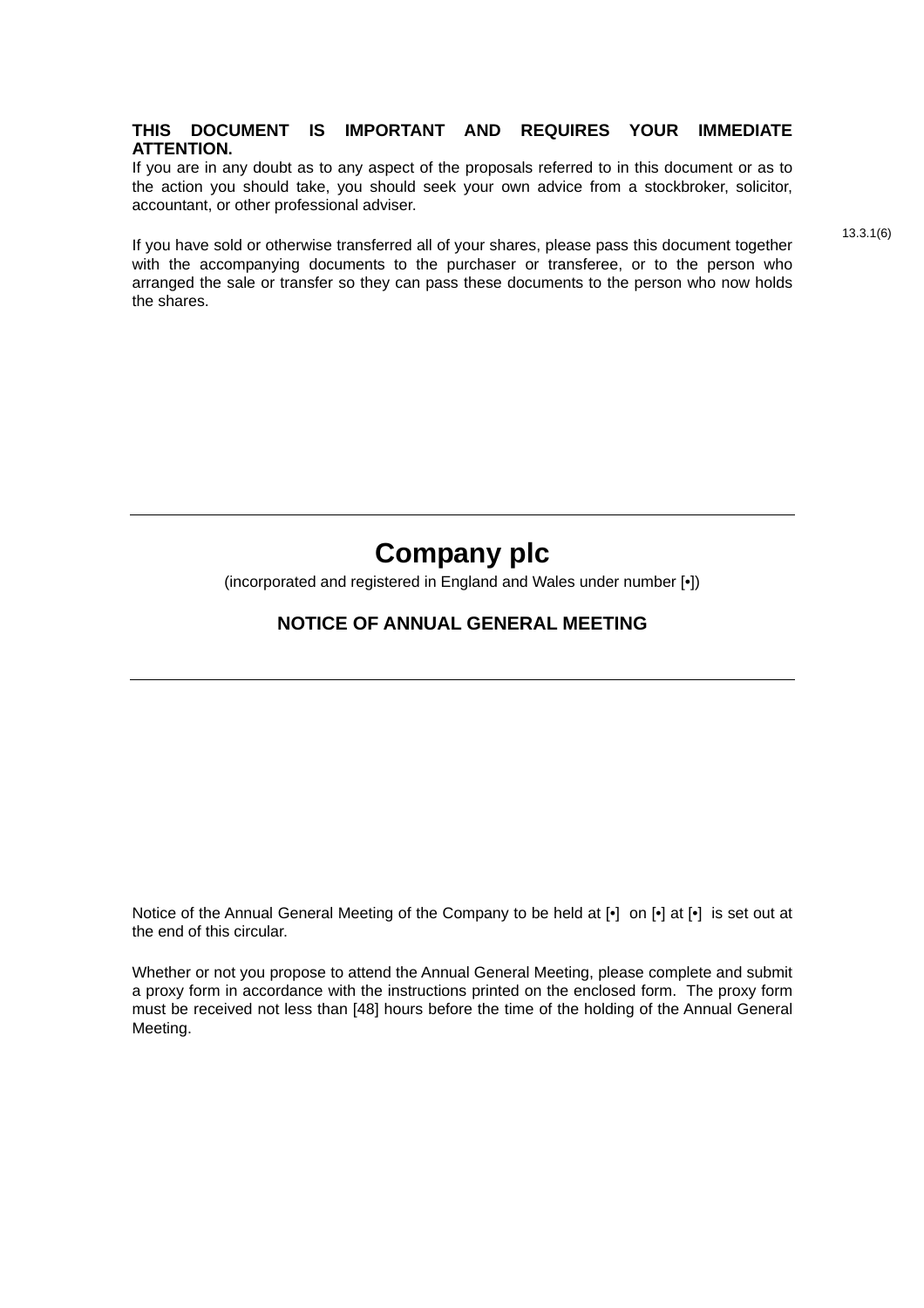# **PART I**

# **Company plc**

(incorporated and registered in England and Wales under number [•])

**Registered Office:**

[•]

[Date]

*To the Shareholders of Company Shares* 

#### **Notice of Annual General Meeting**

Dear Shareholder,

I am pleased to be writing to you with details of our Annual General Meeting ("**AGM**") which we are holding at [•] on [•] at [•]. The formal notice of Annual General Meeting is set out on page [•] of this document.

If you would like to vote on the resolutions but cannot come to the AGM, please fill in the proxy form sent to you with this notice and return it to our registrars as soon as possible. They must receive it by [•] on [•].

#### [**Final dividend**

Shareholders are being asked to approve a final dividend of  $\lceil \cdot \rceil$  per ordinary share for the year ended [•]. If you approve the recommended final dividend, this will be paid on [•] to all ordinary shareholders who were on the register of members on [•].]

#### [**Board changes**

[As applicable]

[Other relevant business]

#### **New Articles of Association**

We are also asking shareholders to approve a number of amendments to our articles of association primarily to reflect the provisions of the Companies Act 2006. An explanation of the main changes between the proposed and the existing articles of association is set out in the appendix on page [•] of this document.

Explanatory notes on all the business to be considered at this year's AGM appear on pages [•] to [•] of this document.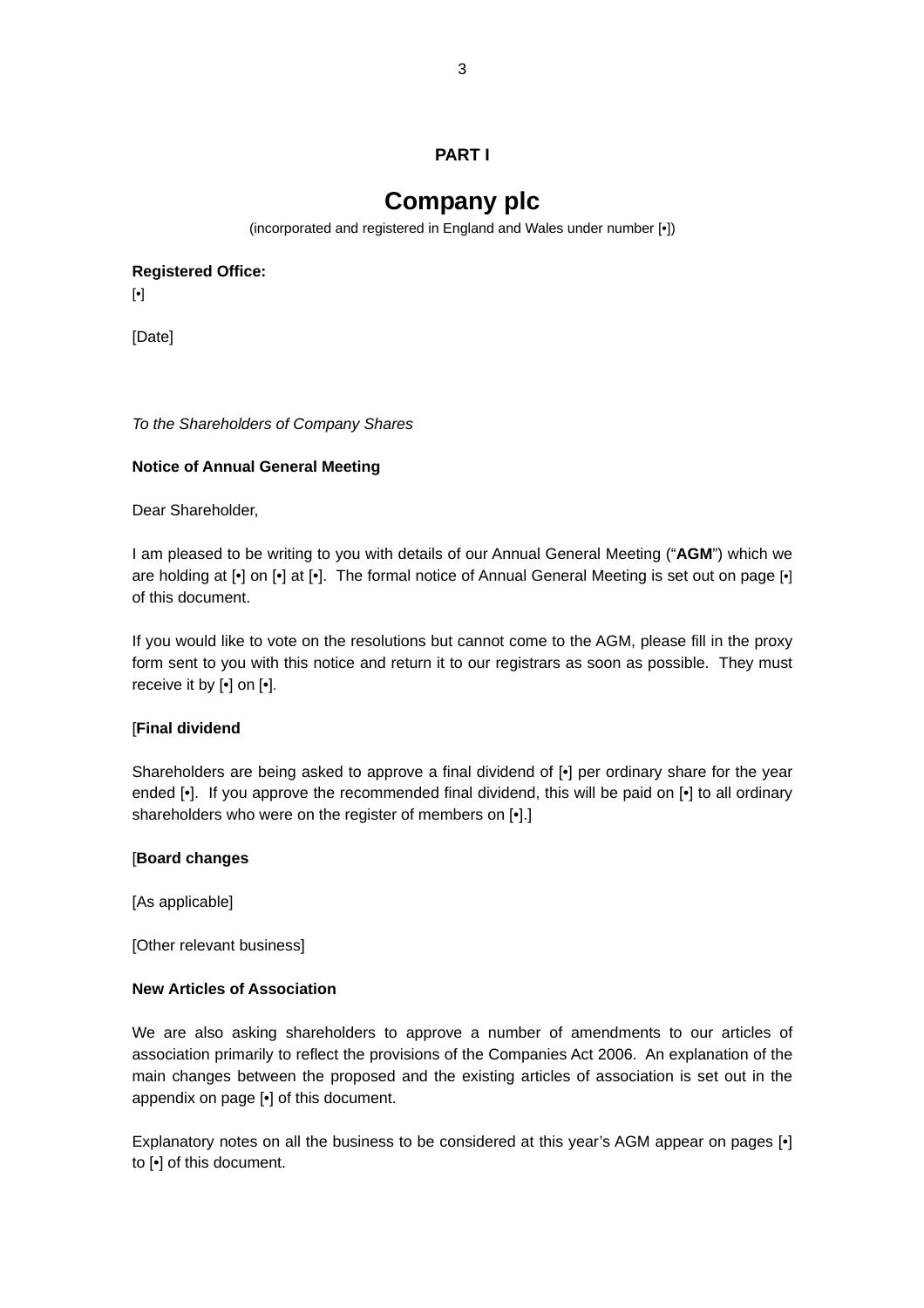The directors consider that all the resolutions to be put to the meeting are in the best interests of  $13.3.1(5)$ the Company and its shareholders as a whole. Your Board will be voting in favour of them and unanimously recommends that you do so as well.

Yours sincerely,

Chairman

*Inspection of documents* 

*The following documents will be available for inspection at [•] and at the office of [•] from [•] until the time of* 13.8.10(2) *the AGM and at [the AGM location] from 15 minutes before the AGM until it ends:* 

- *Copies of the executive directors' service contracts*
- *Copies of letters of appointment of the non-executive directors*
- *A copy of the proposed new articles of association of the Company, and a copy of the existing articles of association marked to show the changes being proposed in resolution [•].*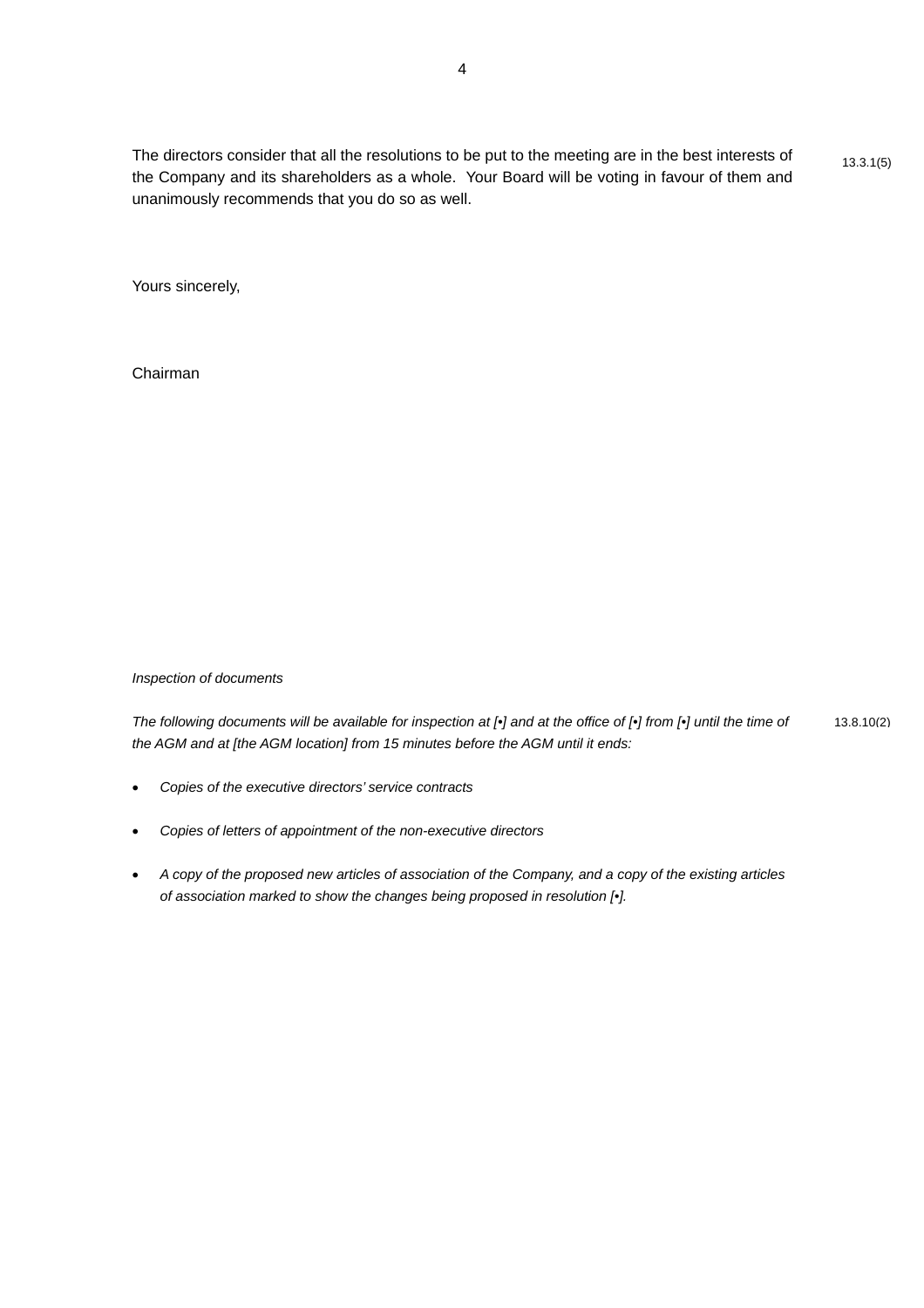# **Company plc**

#### **NOTICE OF ANNUAL GENERAL MEETING**

This year's annual general meeting will be held at [•] on [•] at [•]. You will be asked to consider and pass the resolutions below. Resolutions [•] to [•] (inclusive) will be proposed as special resolutions. All other resolutions will be proposed as ordinary resolutions.

#### **Ordinary resolutions**

1. [insert relevant text]

# **Special resolutions**

- 2. [insert relevant text]
- [x] That the Articles of Association produced to the meeting and initialled by the chairman of the meeting for the purpose of identification be adopted as the Articles of Association of the Company in substitution for, and to the exclusion of, the existing Articles of Association.

[Date]

By order of the Board

 $\lceil$   $\lceil$ 

Company Secretary

Registered Office:

 $\lceil$   $\lceil$ 

Registered in England and Wales No. [•]

#### **Notes**

1. Members are entitled to appoint a proxy to exercise all or any of their rights to attend and to speak and vote on their behalf at the meeting. A shareholder may appoint more than one proxy in relation to the Annual General Meeting provided that each proxy is appointed to exercise the rights attached to a different share or shares held by that shareholder. A proxy need not be a shareholder of the Company. A proxy form which may be used to make such appointment and give proxy instructions accompanies this notice. [If you do not have a proxy form and believe that you should have one, or if you require additional forms, please contact [•] on [•].] [*NOTE: Any*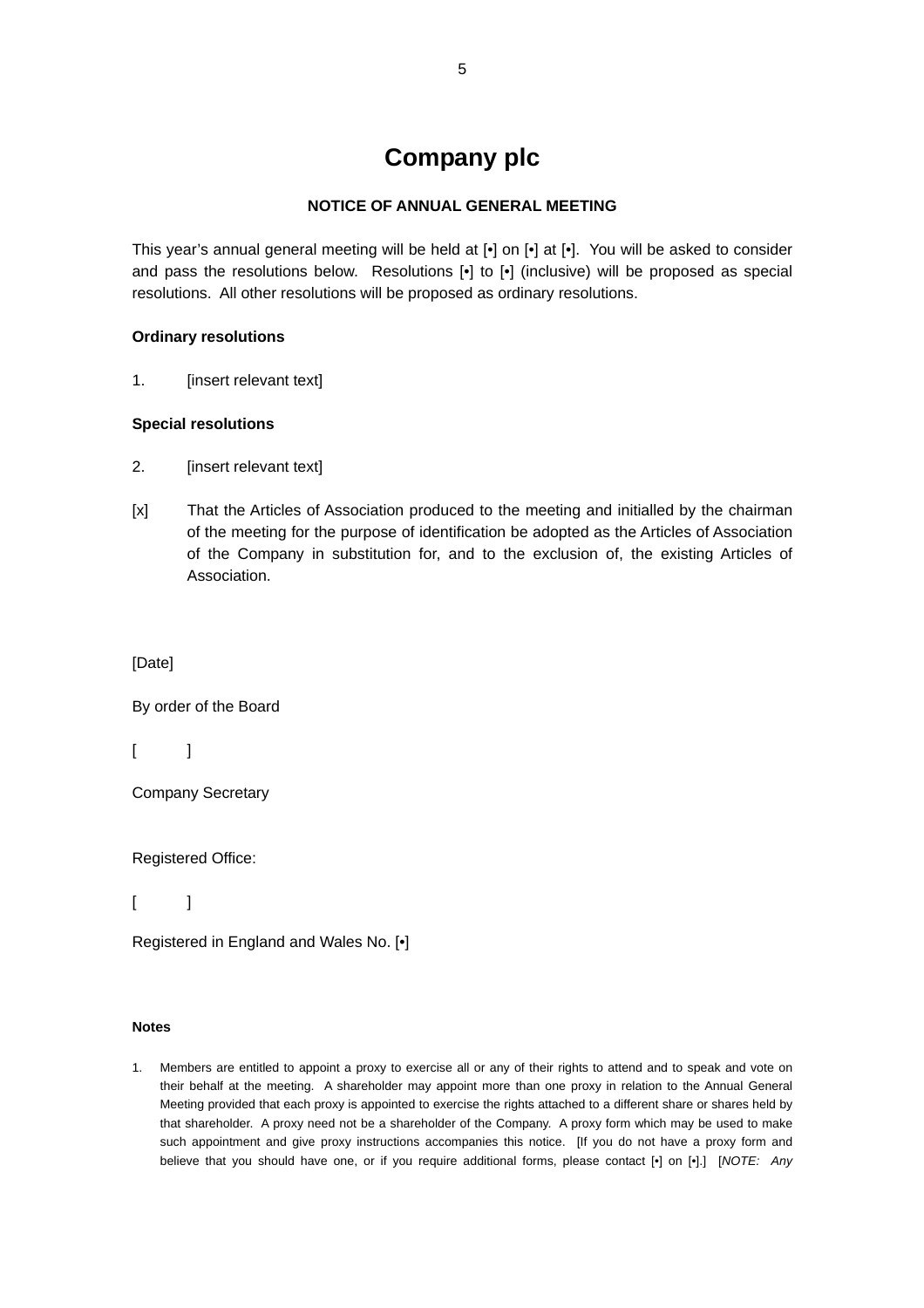*additional rights to appoint more than one proxy contained in the Company's articles also need to be described (CA 2006, s325(1)(b)*

- 2. To be valid any proxy form or other instrument appointing a proxy must be received by post or (during normal business hours only) by hand at  $\left[\bullet\right]$  no later than  $\left[\bullet\right]$  on  $\left[\bullet\right]$ .
- 3. The return of a completed proxy form, other such instrument or any CREST Proxy Instruction (as described in paragraph 9 below) will not prevent a shareholder attending the Annual General Meeting and voting in person if he/she wishes to do so.
- 4. Any person to whom this notice is sent who is a person nominated under section 146 of the Companies Act 2006 to enjoy information rights (a "Nominated Person") may, under an agreement between him/her and the shareholder by whom he/she was nominated, have a right to be appointed (or to have someone else appointed) as a proxy for the Annual General Meeting. If a Nominated Person has no such proxy appointment right or does not wish to exercise it, he/she may, under any such agreement, have a right to give instructions to the shareholder as to the exercise of voting rights.
- 5. The statement of the rights of shareholders in relation to the appointment of proxies in paragraphs 1 and 2 above does not apply to Nominated Persons. The rights described in these paragraphs can only be exercised by shareholders of the Company.
- 6. To be entitled to attend and vote at the Annual General Meeting (and for the purpose of the determination by the Company of the votes they may cast), Shareholders must be registered in the Register of Members of the Company at [•] on [•] (or, in the event of any adjournment, [•] on the date which is two days before the time of the adjourned meeting). Changes to the Register of Members after the relevant deadline shall be disregarded in determining the rights of any person to attend and vote at the meeting.
- 7. As at [•] (being the last business day prior to the publication of this Notice) the Company's issued share capital consists of [•] ordinary shares, carrying one vote each. Therefore, the total voting rights in the Company as at [•] are [•].
- 8. CREST members who wish to appoint a proxy or proxies through the CREST electronic proxy appointment service may do so by using the procedures described in the CREST Manual. CREST Personal Members or other CREST sponsored members, and those CREST members who have appointed a service provider(s), should refer to their CREST sponsor or voting service provider(s), who will be able to take the appropriate action on their behalf.
- 9. In order for a proxy appointment or instruction made using the CREST service to be valid, the appropriate CREST message (a "CREST Proxy Instruction") must be properly authenticated in accordance with CRESTCo's specifications, and must contain the information required for such instruction, as described in the CREST Manual. The message, regardless of whether it constitutes the appointment of a proxy or is an amendment to the instruction given to a previously appointed proxy must, in order to be valid, be transmitted so as to be received by the issuer's agent (ID [•]) by [•] on [•]. For this purpose, the time of receipt will be taken to be the time (as determined by the timestamp applied to the message by the CREST Application Host) from which the issuer's agent is able to retrieve the message by enquiry to CREST in the manner prescribed by CREST. After this time any change of instructions to proxies appointed through CREST should be communicated to the appointee through other means.
- 10. CREST members and, where applicable, their CREST sponsors, or voting service providers should note that CRESTCo does not make available special procedures in CREST for any particular message. Normal system timings and limitations will, therefore, apply in relation to the input of CREST Proxy Instructions. It is the responsibility of the CREST member concerned to take (or, if the CREST member is a CREST personal member, or sponsored member, or has appointed a voting service provider, to procure that his CREST sponsor or voting service provider(s) take(s)) such action as shall be necessary to ensure that a message is transmitted by means of the CREST system by any particular time. In this connection, CREST members and, where applicable, their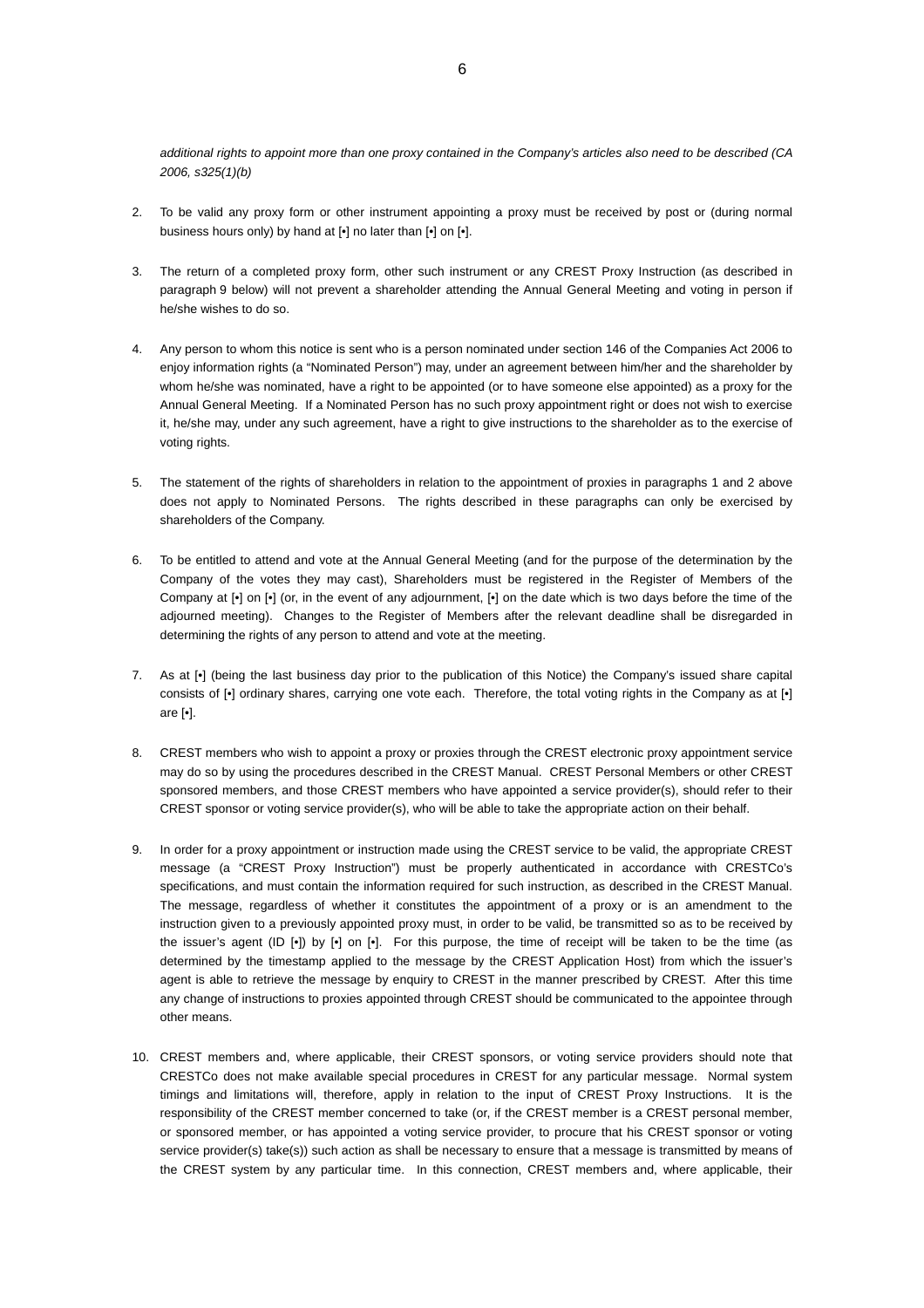CREST sponsors or voting system providers are referred, in particular, to those sections of the CREST Manual concerning practical limitations of the CREST system and timings.

- 11. The Company may treat as invalid a CREST Proxy Instruction in the circumstances set out in Regulation 35(5)(a) of the Uncertificated Securities Regulations 2001.
- 12. [*NOTE: This language is only required to be included from the time that Part 16 CA 2006 comes into force (i.e. 6 April 2008) and then only where (i) the Company is a quoted company within the meaning of section 531 CA 2006, and (ii) the meeting is also the accounts meeting, i.e. the meeting at which the company's report and accounts are to be laid in accordance with section 437 CA 2006.*] [Shareholders should note that it is possible that, pursuant to requests made by shareholders of the Company under section 527 of the Companies Act 2006, the Company may be required to publish on a website a statement setting out any matter relating to: (i) the audit of the Company's accounts (including the auditor's report and the conduct of the audit) that are to be laid before the Annual General Meeting; or (ii) any circumstance connected with an auditor of the Company ceasing to hold office since the previous meeting at which annual accounts and reports were laid in accordance with section 437 of the Companies Act 2006. The Company may not require the shareholders requesting any such website publication to pay its expenses in complying with sections 527 or 528 of the Companies Act 2006. Where the Company is required to place a statement on a website under section 527 of the Companies Act 2006, it must forward the statement to the Company's auditor not later than the time when it makes the statement available on the website. The business which may be dealt with at the Annual General Meeting includes any statement that the Company has been required under section 527 of the Companies Act 2006 to publish on a website.]
- 13. In order to facilitate voting by corporate representatives at the meeting, arrangements will be put in place at the meeting so that (i) if a corporate shareholder has appointed the chairman of the meeting as its corporate representative with instructions to vote on a poll in accordance with the directions of all of the other corporate representatives for that shareholder at the meeting, then on a poll those corporate representatives will give voting directions to the chairman and the chairman will vote (or withhold a vote) as corporate representative in accordance with those directions; and (ii) if more than one corporate representative for the same corporate shareholder attends the meeting but the corporate shareholder has not appointed the chairman of the meeting as its corporate representative, a designated corporate representative will be nominated, from those corporate representatives who attend, who will vote on a poll and the other corporate representatives will give voting directions to that designated corporate representative. Corporate shareholders are referred to the guidance issued by the Institute of Chartered Secretaries and Administrators on proxies and corporate representatives (www.icsa.org.uk) for further details of this procedure. The guidance includes a sample form of representation letter if the chairman is being appointed as described in (i) above.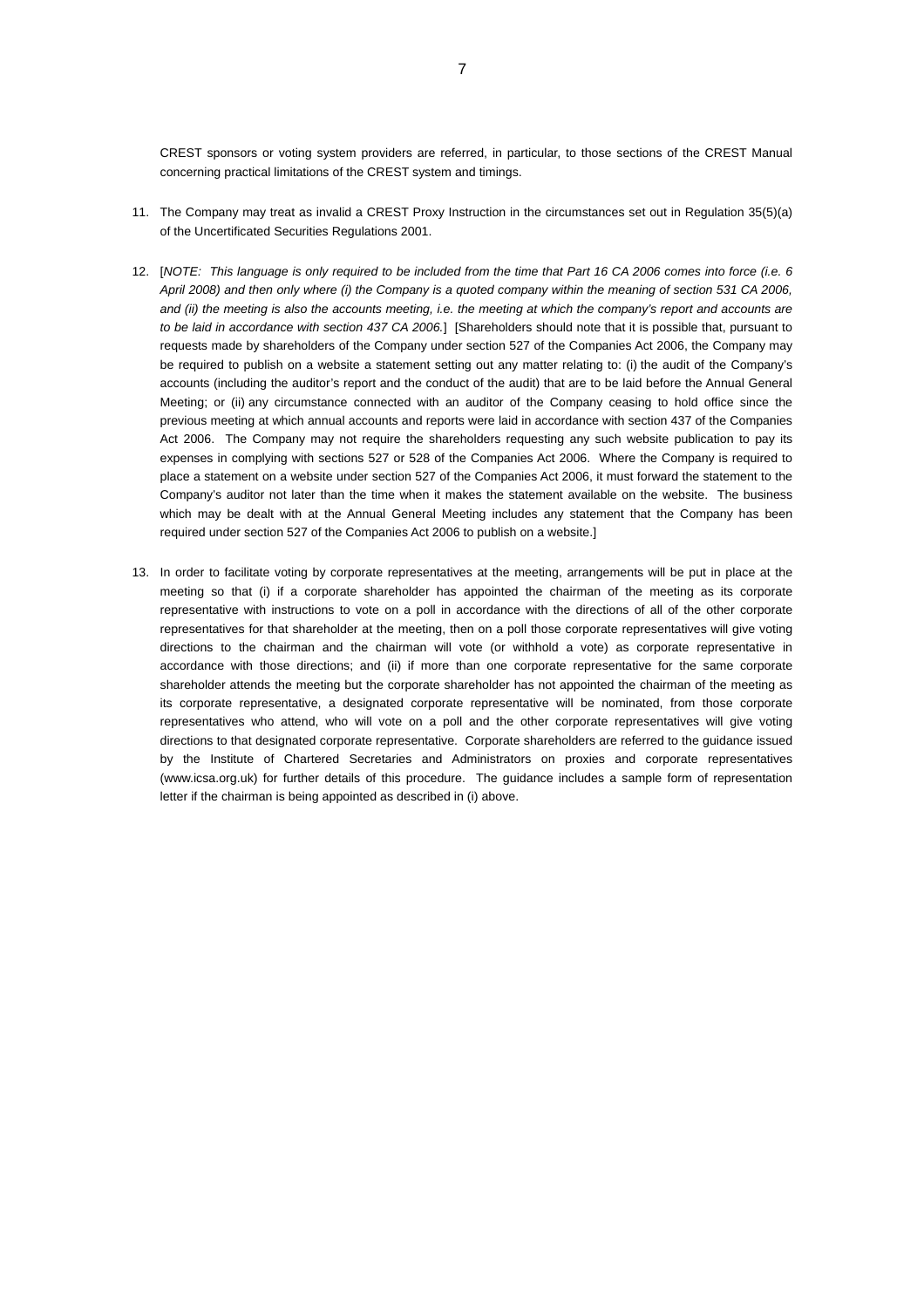#### **EXPLANATORY NOTES TO THE NOTICE OF ANNUAL GENERAL MEETING**

The notes on the following pages give an explanation of the proposed resolutions.

Resolutions [•] to [•] are proposed as ordinary resolutions. This means that for each of those resolutions to be passed, more than half of the votes cast must be in favour of the resolution. Resolutions [•] to [•] are proposed as special resolutions. This means that for each of those resolutions to be passed, at least three-quarters of the votes cast must be in favour of the resolution.

[Explanation of resolutions]

Resolution [•]: Adoption of new articles of association

It is proposed in resolution [•] to adopt new articles of association (the "**New Articles**") in order to update the Company's current articles of association (the "**Current Articles**") primarily to take account of changes in English company law brought about by the Companies Act 2006. The Company is also proposing changes to its Current Articles to incorporate dispute resolution provisions all as detailed in the Appendix.

The principal changes introduced in the New Articles are summarised in the Appendix. Other changes, which are of a minor, technical or clarifying nature and also some more minor changes which merely reflect changes made by the Companies Act 2006 have not been noted in the Appendix. The New Articles showing all the changes to the Current Articles are available for inspection, as noted on page [•] of this document.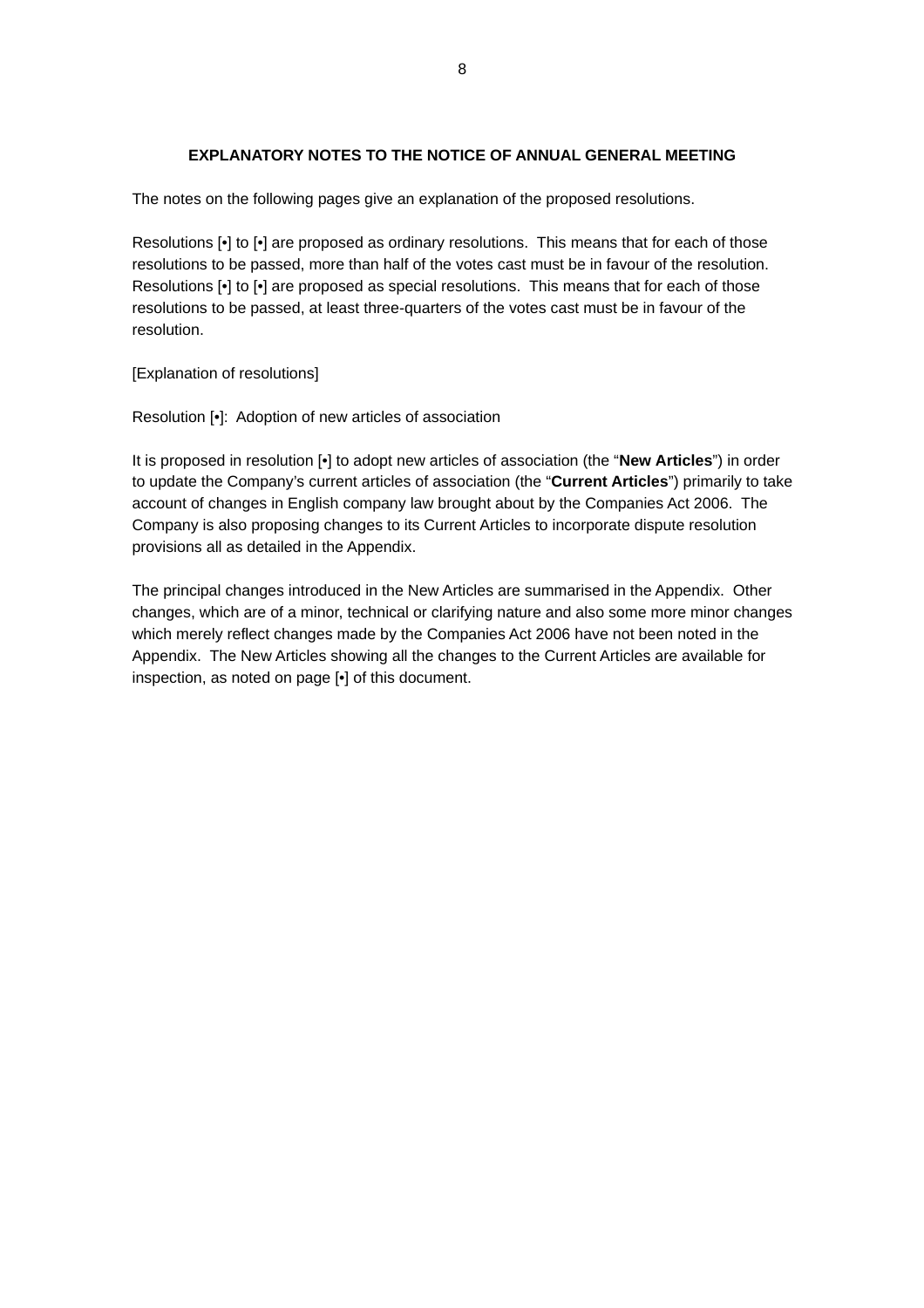# **APPENDIX**

# **EXPLANATORY NOTES OF PRINCIPAL CHANGES TO THE COMPANY'S ARTICLES OF ASSOCIATION**

#### **1. Articles which duplicate statutory provisions**

Provisions in the Current Articles which replicate provisions contained in the Companies Act 2006 are in the main [to be removed in the New Articles] [amended to bring them into line with the Companies Act 2006]. [This is in line with the approach advocated by the Government that statutory provisions should not be duplicated in a company's constitution.] Certain examples of such provisions include provisions as to the form of resolutions, the variation of class rights, the requirement to keep accounting records and provisions regarding the period of notice required to convene general meetings. The main changes made to reflect this approach are detailed below.

#### **2. Form of resolution**

The Current Articles contain a provision that, where for any purpose an ordinary resolution is required, a special or extraordinary resolution is also effective and that, where an extraordinary resolution is required, a special resolution is also effective. This provision is being [removed] [amended] as the concept of extraordinary resolutions has not been retained under the Companies Act 2006. [Further, the remainder of the provision is reflected in full in the Companies Act 2006.]

The Current Articles enable members to act by written resolution. Under the Companies Act 2006 public companies can no longer pass written resolutions. These provisions have therefore been removed in the New Articles.

#### **3. Variation of class rights**

The Current Articles contain provisions regarding the variation of class rights. The proceedings and specific quorum requirements for a meeting convened to vary class rights are contained in the Companies Act 2006. The relevant provisions have therefore been [removed] [amended] in the New Articles.

#### **4. Convening extraordinary and annual general meetings**

The provisions in the Current Articles dealing with the convening of general meetings and the length of notice required to convene general meetings are being [removed in the New Articles because the relevant matters are provided for in the Companies Act 2006] [amended to conform to new provisions in the Companies Act 2006]. In particular an extraordinary general meeting to consider a special resolution can be convened on 14 days' notice whereas previously 21 days' notice was required.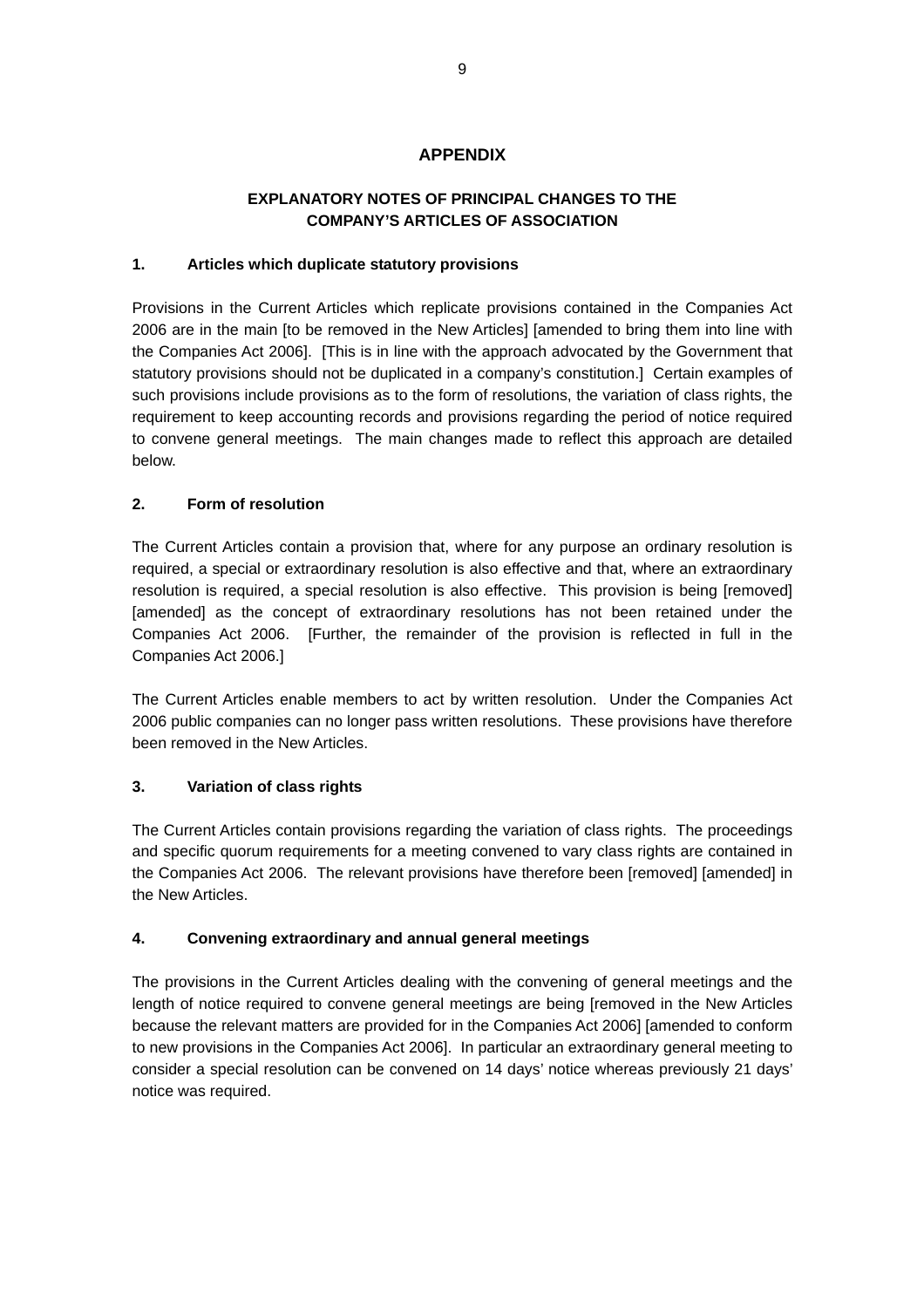#### **5. Votes of members**

Under the Companies Act 2006 proxies are entitled to vote on a show of hands whereas under the Current Articles proxies are only entitled to vote on a poll. [The time limits for the appointment or termination of a proxy appointment have been altered by the Companies Act 2006 so that the articles cannot provide that they should be received more than 48 hours before the meeting or in the case of a poll taken more than 48 hours after the meeting, more than 24 hours before the time for the taking of a poll, with weekends and bank holidays being permitted to be excluded for this purpose.] Multiple proxies may be appointed provided that each proxy is appointed to exercise the rights attached to a different share held by the shareholder. [Multiple corporate representatives may be appointed (but if they purport to exercise their rights in different ways, then the power is treated as not being exercised).] The New Articles reflect all of these new provisions.

#### **6. Age of directors on appointment**

The Current Articles contain a provision [requiring a director's age to be disclosed if he has attained the age of 70 years or more in the notice convening a meeting at which the director is proposed to be elected or re-elected] [limiting the age at which a director can be appointed]. Such provision could now fall foul of the Employment Equality (Age) Regulations 2006 and so has been removed from the New Articles.

#### **7. Conflicts of interest**

The Companies Act 2006 sets out directors' general duties which largely codify the existing law but with some changes. Under the Companies Act, from 1 October 2008 a director must avoid a situation where he has, or can have, a direct or indirect interest that conflicts, or possibly may conflict with the company's interests. The requirement is very broad and could apply, for example, if a director becomes a director of another company or a trustee of another organisation. The Companies Act 2006 allows directors of public companies to authorise conflicts and potential conflicts, where appropriate, where the articles of association contain a provision to this effect. The Companies Act 2006 also allows the articles of association to contain other provisions for dealing with directors' conflicts of interest to avoid a breach of duty. The New Articles give the directors authority to approve such situations and to include other provisions to allow conflicts of interest to be dealt with in a similar way to the current position.

There are safeguards which will apply when directors decide whether to authorise a conflict or potential conflict. First, only directors who have no interest in the matter being considered will be able to take the relevant decision, and secondly, in taking the decision the directors must act in a way they consider, in good faith, will be most likely to promote the company's success. The directors will be able to impose limits or conditions when giving authorisation if they think this is appropriate.

It is also proposed that the New Articles should contain provisions relating to confidential information, attendance at board meetings and availability of board papers to protect a director being in breach of duty if a conflict of interest or potential conflict of interest arises. These provisions will only apply where the position giving rise to the potential conflict has previously been authorised by the directors. It is the Board's intention to report annually on the Company's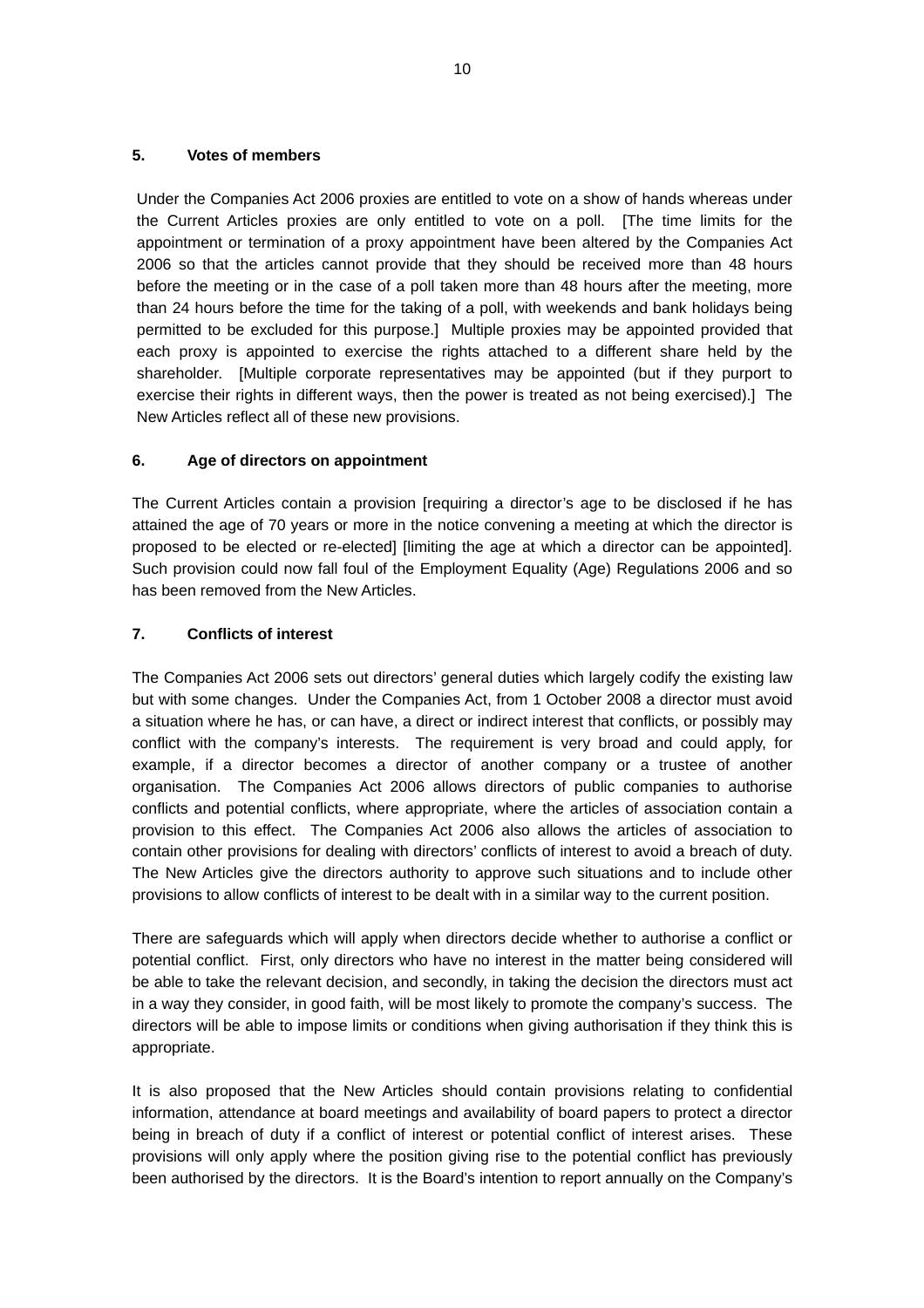procedures for ensuring that the Board's powers of authorisation of conflicts are operated effectively and that the procedures have been followed.

# **8. Notice of board meetings**

Under the Current Articles, when a director is abroad he can request that notice of directors' meetings are sent to him at a specified address and if he does not do so he is not entitled to receive notice while he is away. This provision has been removed, as modern communications mean that there may be no particular obstacle to giving notice to a director who is abroad. It has been replaced with a more general provision that a director is treated as having waived his entitlement to notice, unless he supplies the Company with the information necessary to ensure that he receives notice of a meeting before it takes place.

# **9. Records to be kept**

The provision in the Current Articles requiring the Board to keep accounting records has been removed as this requirement is contained in the Companies Act 2006.

# **10. Distribution of assets otherwise than in cash**

The Current Articles contain provisions dealing with the distribution of assets in kind in the event of the Company going into liquidation. These provisions have been removed in the New Articles on the grounds that a provision about the powers of liquidators is a matter for insolvency law rather than the articles and that the Insolvency Act 1986 confers powers on the liquidator which would enable it to do what is envisaged by the Current Articles.

# **11. Electronic and web communications**

Provisions of the Companies Act 2006 which came into force in January 2007 enable companies to communicate with members by electronic and/or website communications. The New Articles continue to allow communications to members in electronic form and, in addition, they also permit the Company to take advantage of the new provisions relating to website communications. Before the Company can communicate with a member by means of website communication, the relevant member must be asked individually by the Company to agree that the Company may send or supply documents or information to him by means of a website, and the Company must either have received a positive response or have received no response within the period of 28 days beginning with the date on which the request was sent. The Company will notify the member (either in writing, or by other permitted means) when a relevant document or information is placed on the website and a member can always request a hard copy version of the document or information.

# **12. Directors' indemnities and loans to fund expenditure**

The Companies Act 2006 has in some areas widened the scope of the powers of a company to indemnify directors and to fund expenditure incurred in connection with certain actions against directors. In particular, a company that is a trustee of an occupational pension scheme can now indemnify a director against liability incurred in connection with the company's activities as trustee of the scheme. In addition, the existing exemption allowing a company to provide